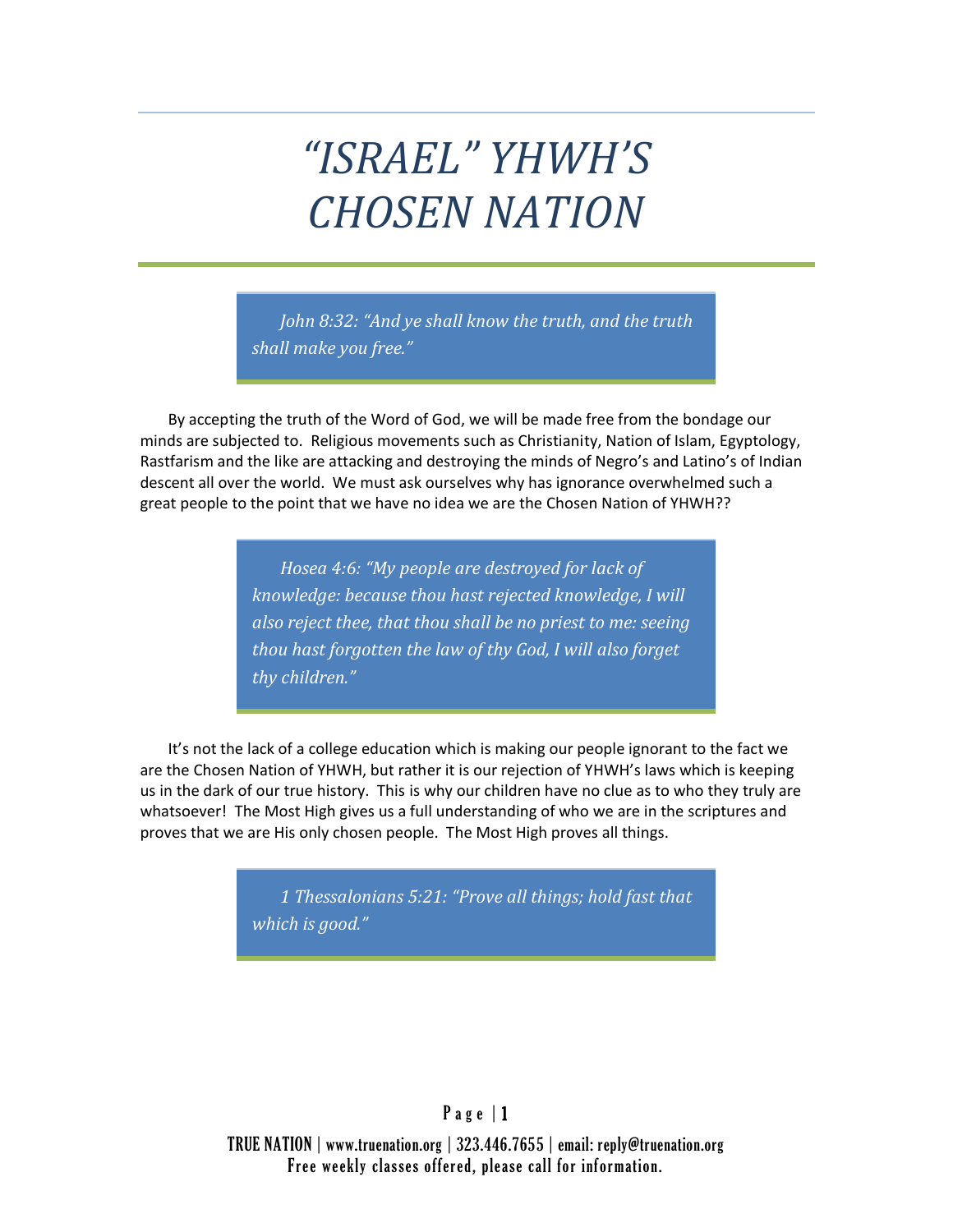*Deuteronomy 7:6: "For thou art an holy people unto the LORD thy God: the LORD thy God hath chosen thee to be a special people unto himself, above all people that are upon the face of the earth."*

YHWH said we are a holy people. Meaning we are sacred, have a divine quality and are to be separated from the ways of the heathen. We are to conduct ourselves in the righteousness (Deuteronomy 6:25), of our GOD. YHWH commands us to be just as Himself:

> *Leviticus 11:44: "For I am the LORD your God: ye shall therefore sanctify yourselves, and ye shall be holy; for I am holy: neither shall ye defile yourselves with any manner of creeping thing that creepeth upon the earth."*

From the beginning of all creation, YHWH made us to fulfill His will. We are to be kings and rulers of the earth. Because of our disobedience and breaking of YHWH's laws, statutes, and commandments, we have brought upon ourselves the curse of physical and mental bondage. Our enemies have cast a dark shadow over us causing us to forget who we are (Psalm 83:3-4). Seeing how far our people have fallen, Blacks and Latinos prefer to be at the bottom of the social, racial, and economical totem pole. According to the scriptures, YHWH warned us that if we broke His covenant, the "stranger" (all other nations besides Israel) shall get above thee very high and thou shalt come down very low (Deuteronomy28:48). The rulership, power, fame, blessings of wealth, endless riches, and the beauty of appeal will the heathen inherit and take away from us completely. Our enemies will be powers over us as is evident today.

We would also be given evil names by our oppressors.

*Deuteronomy28:37: "And thou shalt become an astonishment, a proverb, and a byword, among all nations whither the Lord shall lead thee."*

We are an *"an astonishment"* (a horror, a waste, an evil amazement or wonder), *"a proverb"* (you want hide something from a nigga put it in a book) *"a byword"* (the receiver of racial slanders) among all nations. Israel, we are NOT niggaz, wetbacks, coons, Blacks, Afro-Americans, Indians, slaves, gangsters, rappers, whores, pimps, murderers. We are the ONLY Chosen Nation of YHWH and regardless of our disobedience, He has not forgotten His children nor has He cast us away (Isaiah 45:15). Our beloved brother Paul tells us:

 $P$  a g e  $|2$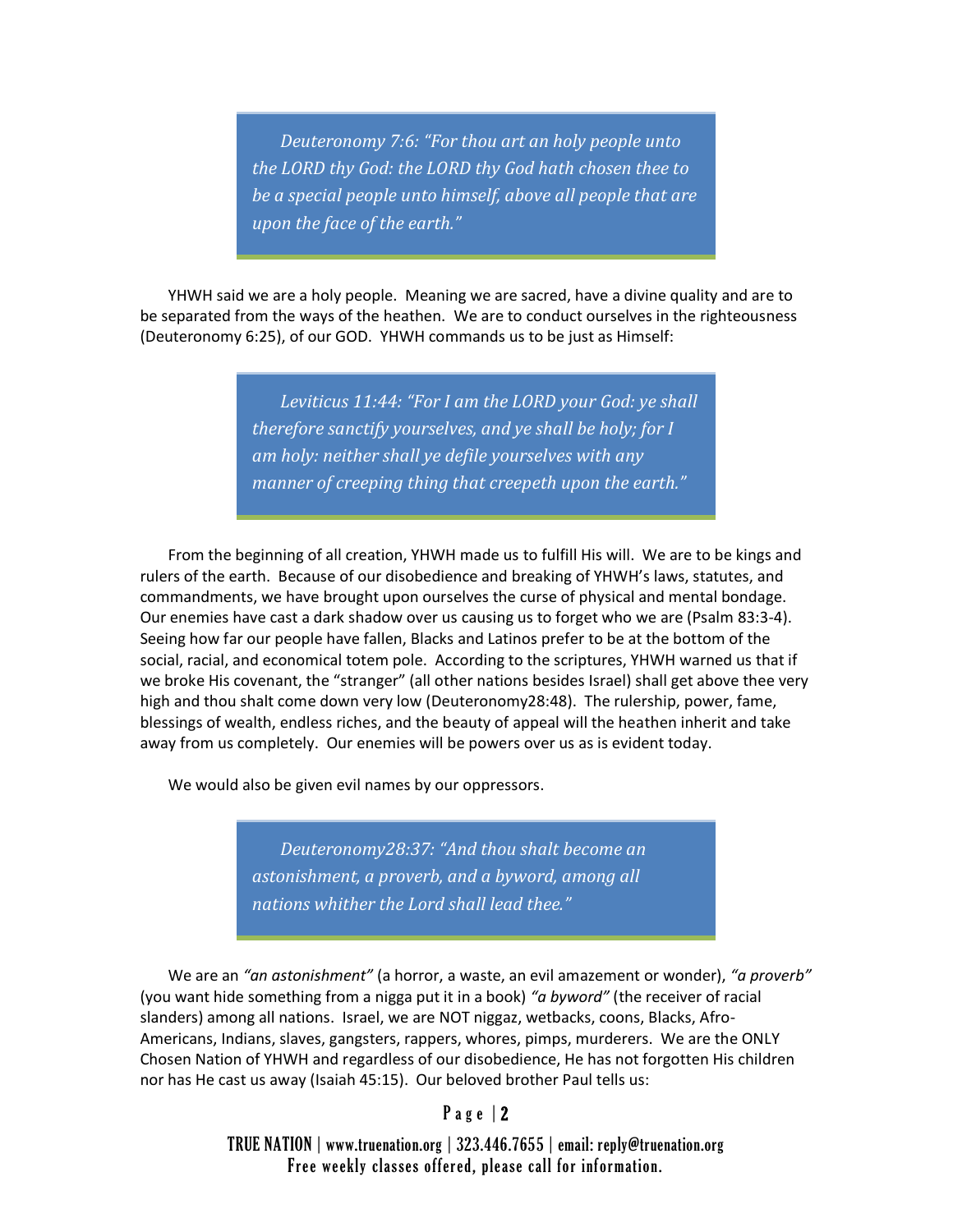*Romans 11:1: "I say then has GOD cast away his people? GOD Forbid. For I also am an Israelite of the seed of Abraham, of the tribe of Benjamin."*

There is hope. We have not been cast off. The Lord has preserved us over the many centuries that we might fulfill prophecy as His people. There is a reason why the Lord has placed us higher than all other nations. We have something the other nations don't have. We have a special privilege that has been handed down ONLY to Israel. What do we have?

> *Psalms 147:19-20: "19 He sheweth his word unto Jacob, his statutes and his judgments unto Israel. 20 He hath not dealt so with any nation: and as for his judgments, they have not known them. Praise ye the LORD."*

The righteousness of Abraham and the laws were passed down to Isaac and from Isaac to Jacob whose name was later changed to Israel (Genesis 32:28). Jacob had 12 sons that together made our mighty Nation. YHWH made His covenant with the 12 tribes of Israel in the wilderness of Sinai. In Sinai, we were given the laws, statutes and commandments that you will find in Genesis, Exodus, Leviticus, Numbers, and Deuteronomy. He has not dealt so with any other nation – no Whites, Arabs, Chinese, Japanese or Africans – none of them! YHWH has given His laws ONLY to the Nation of Israel. The other nations will never know them because the covenant was only made with Israel (Exodus 24:3-8).

> *Isaiah 40:17:. "All nations before him are as nothing; and they are counted to him less than nothing, and vanity."*

*2 Esdras 6:56 (Apocrypha): "As for the other people, which also come of Adam, thou hast said that they are nothing , but be like unto spittle(spit)YHWH has never had any love for the heathens."*

#### Page  $|3$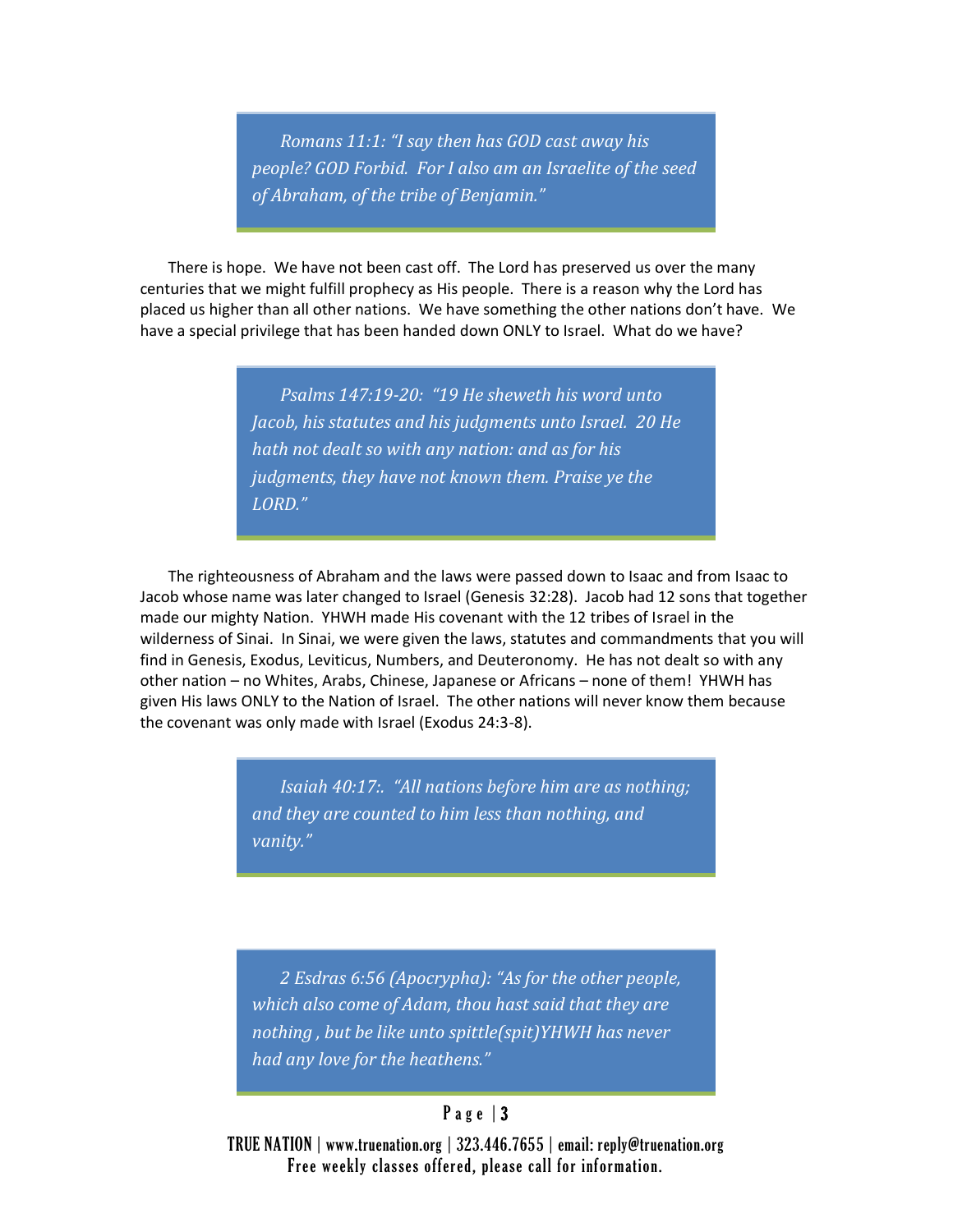If the above has still not convinced you that YHWH does not deal with any other nation, then let's hear out of YHWH's mouth that Israel is His chosen:

> *Isaiah 44:1-2: "Yet now hear, O Jacob my servant; and Israel, whom I have chosen: 2 Thus saith the Lord that made thee, and formed thee from the womb, which will help thee; Fear not, O Jacob, my servant; and thou, Jesurun, whom I have chosen."*

Clearly, Israel is the Lord's chosen people!

Now, just how blessed are we to be His Nation:

*Psalm 33:12: "Blessed is the nation whose God is the LORD; and the people whom he hath chosen for his own inheritance."*

We are YHWH's inheritance! We are the apple of His eye! Our future is with YHWH, so let no man deceive you! The Lord has given us a clear understanding as to who His people are and what propose we serve.

> *Amos 3:1-2: "1 Hear this word that the LORD hath spoken against you, O children of Israel, against the whole family which I brought up from the land of Egypt, saying, 2 You only have I known of all the families of the earth: therefore I will punish you for all your iniquities."*

Again, YHWH has only known Israel as His own people. And like any loving parent who will correct their children when they do wrong, the same will YHWH do to Israel when we transgress His laws (1 John 3:4) and will also show mercy to the house of Jacob.

> *Isaiah 14:1: "For the LORD will have mercy on Jacob, and will yet choose Israel, and set them in their own land:*

### Page  $|4$